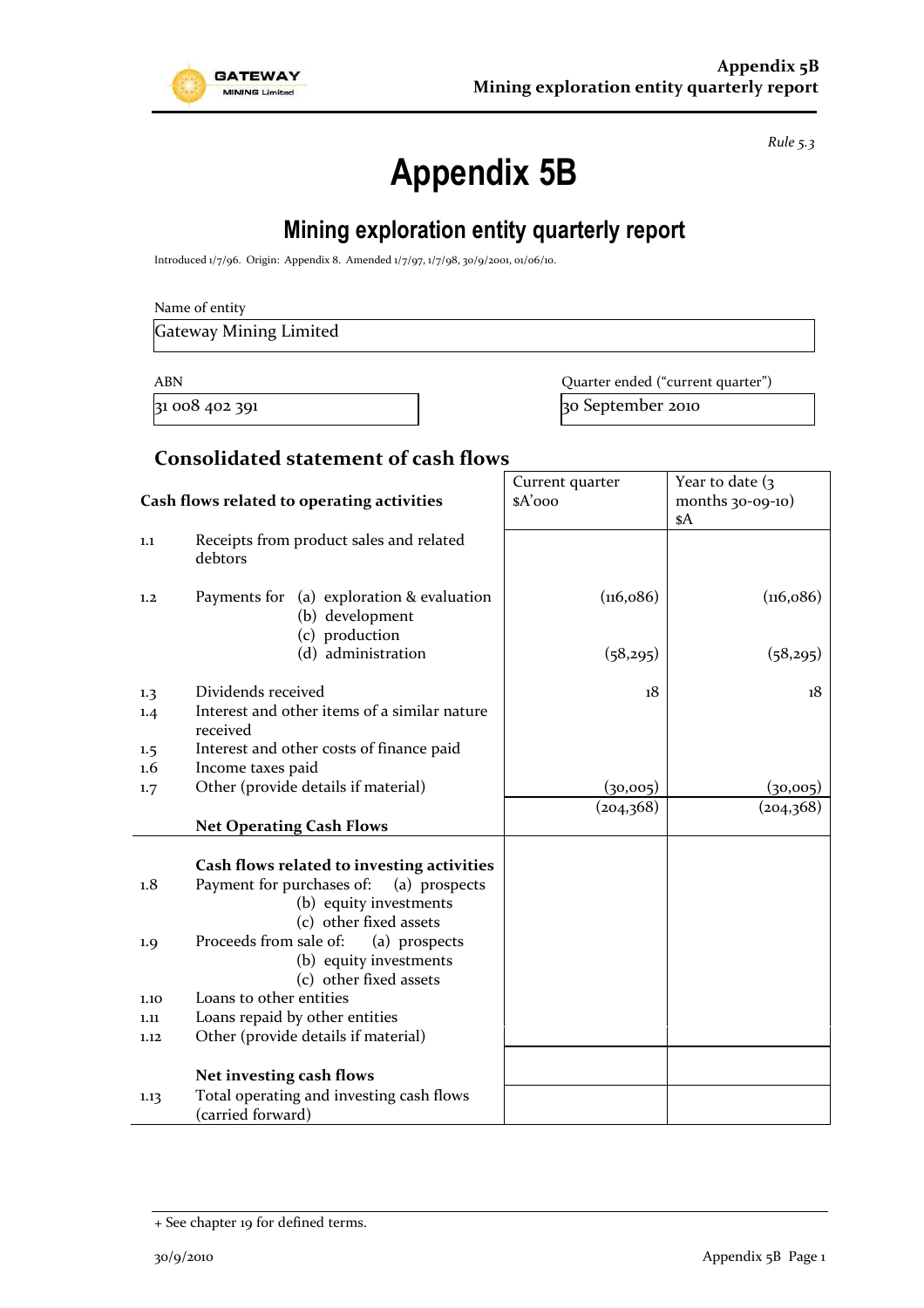

| 1.13         | Total operating and investing cash flows                                                       |          |          |
|--------------|------------------------------------------------------------------------------------------------|----------|----------|
|              | (brought forward)                                                                              |          |          |
| 1.14         | Cash flows related to financing<br>activities<br>Proceeds from issues of shares, options, etc. | 495,000  | 495,000  |
| 1.15         | Proceeds from sale of forfeited shares                                                         |          |          |
| 1.16         | Proceeds from borrowings                                                                       |          |          |
| 1.17         | Repayment of borrowings                                                                        |          |          |
| 1.18         | Dividends paid                                                                                 |          |          |
| 1.19         | Other (provide details if material)                                                            | (24,750) | (24,750) |
|              | Net financing cash flows                                                                       | 470,250  | 470,250  |
|              |                                                                                                |          |          |
|              | Net increase (decrease) in cash held                                                           | 265,882  | 265,882  |
| 1.20<br>1,21 | Cash at beginning of quarter/year to date<br>Exchange rate adjustments to item 1.20            | 80,672   | 80,672   |
| 1.22         | Cash at end of quarter                                                                         | 346,554  | 346,554  |

### **Payments to directors of the entity and associates of the directors Payments to related entities of the entity and associates of the related entities**

|      |                                                                  | Current quarter |
|------|------------------------------------------------------------------|-----------------|
|      |                                                                  | $A'$ 000        |
|      |                                                                  | 7,150           |
| 1.23 | Aggregate amount of payments to the parties included in item 1.2 |                 |
| 1.24 | Aggregate amount of loans to the parties included in item 1.10   |                 |
|      |                                                                  |                 |
|      |                                                                  |                 |
| 1.25 | Explanation necessary for an understanding of the transactions   |                 |

### **Non-cash financing and investing activities**

2.1 Details of financing and investing transactions which have had a material effect on consolidated assets and liabilities but did not involve cash flows

2.2 Details of outlays made by other entities to establish or increase their share in projects in which the reporting entity has an interest

<sup>+</sup> See chapter 19 for defined terms.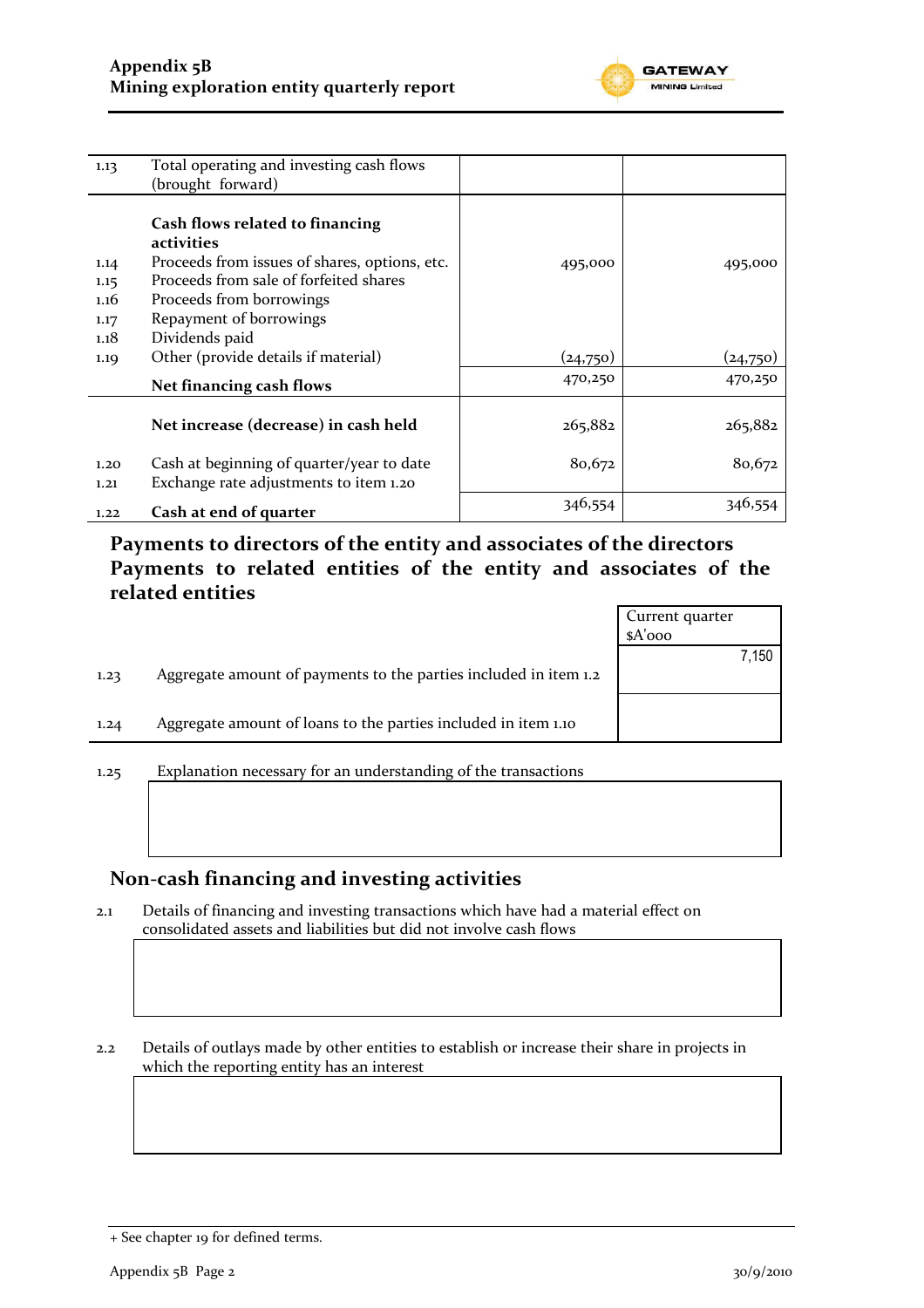

### **Financing facilities available**

*Add notes as necessary for an understanding of the position.*

|     |                             | Amount available<br>$A'$ 000 | Amount used<br>$A'$ 000 |
|-----|-----------------------------|------------------------------|-------------------------|
| 3.1 | Loan facilities             |                              |                         |
| 3.2 | Credit standby arrangements |                              |                         |

### **Estimated cash outflows for next quarter**

|     |                            | $A'$ 000 |
|-----|----------------------------|----------|
| 4.1 | Exploration and evaluation | 120,000  |
| 4.2 | Development                |          |
| 4.3 | Production                 |          |
| 4.4 | Administration             | 60,000   |
|     |                            |          |
|     | <b>Total</b>               | 180,000  |

### **Reconciliation of cash**

| Reconciliation of cash at the end of the quarter (as<br>shown in the consolidated statement of cash<br>flows) to the related items in the accounts is as<br>follows. |                                           | Current quarter<br>$A'$ 000 | Previous quarter<br>$A'$ 000 |
|----------------------------------------------------------------------------------------------------------------------------------------------------------------------|-------------------------------------------|-----------------------------|------------------------------|
| 5.1                                                                                                                                                                  | Cash on hand and at bank                  | 346,554                     | 80,672                       |
| 5.2                                                                                                                                                                  | Deposits at call                          |                             |                              |
| 5.3                                                                                                                                                                  | Bank overdraft                            |                             |                              |
| 5.4                                                                                                                                                                  | Other (provide details)                   |                             |                              |
|                                                                                                                                                                      | Total: cash at end of quarter (item 1.22) | 346,554                     | 80,672                       |

### **Changes in interests in mining tenements**

|     |                                                                        | Tenement reference                                                                                            | Nature of<br>interest<br>(note (2)) | Interest at<br>beginning<br>of quarter | Interest at<br>end of<br>quarter |
|-----|------------------------------------------------------------------------|---------------------------------------------------------------------------------------------------------------|-------------------------------------|----------------------------------------|----------------------------------|
| 6.1 | Interests in mining<br>tenements<br>relinquished, reduced<br>or lapsed | $P_{53}/1325$ to 1329,<br>P <sub>57</sub> /1132, 1156 to 1162,<br>1165,1166<br>P <sub>53</sub> /1303 to 1306, |                                     | 75%<br>$100\%$                         | $o\%$<br>$0\%$                   |
|     |                                                                        | P57/1133, 1136,1163, 1164,<br>1167 to 1170,                                                                   |                                     |                                        |                                  |

<sup>+</sup> See chapter 19 for defined terms.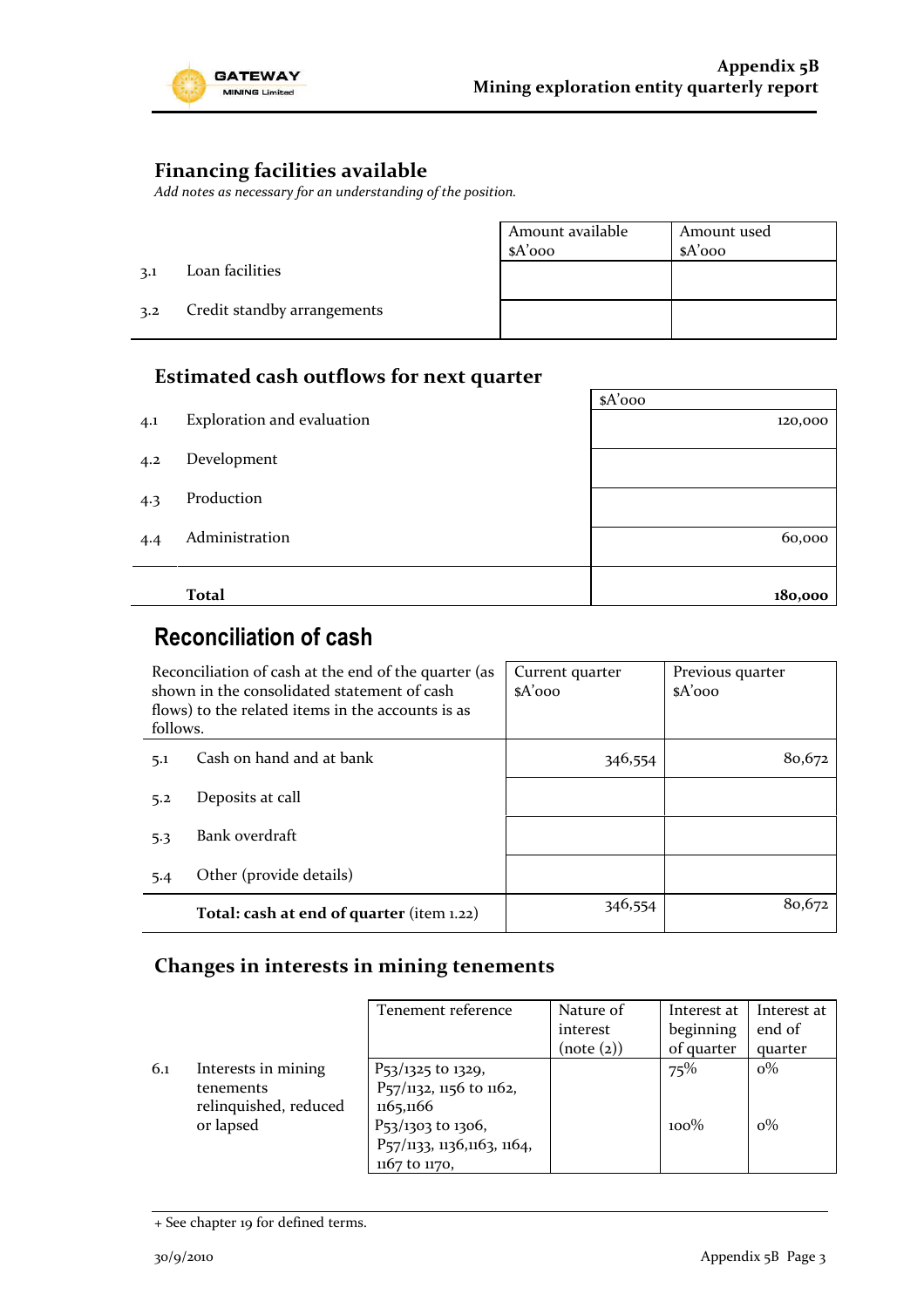

#### 6.2 Interests in mining tenements acquired or increased



#### **Issued and quoted securities at end of current quarter**

*Description includes rate of interest and any redemption or conversion rights together with prices and dates.*

|      |                          | Total<br>number | Number quoted | Issue price per<br>security (see | Amount paid up<br>per security (see |
|------|--------------------------|-----------------|---------------|----------------------------------|-------------------------------------|
|      |                          |                 |               | $note$ 3) (cents)                | $note$ 3) (cents)                   |
| 7.1  | Preference               |                 |               |                                  |                                     |
|      | <sup>+</sup> securities  |                 |               |                                  |                                     |
|      | (description)            |                 |               |                                  |                                     |
| 7.2  | Changes during           |                 |               |                                  |                                     |
|      | quarter                  |                 |               |                                  |                                     |
|      | (a) Increases            |                 |               |                                  |                                     |
|      | through issues           |                 |               |                                  |                                     |
|      | (b) Decreases            |                 |               |                                  |                                     |
|      | through returns of       |                 |               |                                  |                                     |
|      | capital, buy-backs,      |                 |               |                                  |                                     |
|      | redemptions              |                 |               |                                  |                                     |
| 7.3  | +Ordinary                | 138,372,962     | 138,372,962   |                                  |                                     |
|      | securities               |                 |               |                                  |                                     |
|      |                          |                 |               |                                  |                                     |
| 7.4  | Changes during           |                 |               |                                  |                                     |
|      | quarter                  |                 |               |                                  |                                     |
|      | (a) Increases            | 15,000,000      | 15,000,000    | 3.3 cents                        |                                     |
|      | through issues           |                 |               |                                  |                                     |
|      | (b) Decreases            |                 |               |                                  |                                     |
|      | through returns of       |                 |               |                                  |                                     |
|      | capital, buy-backs       |                 |               |                                  |                                     |
| 7.5  | <sup>+</sup> Convertible |                 |               |                                  |                                     |
|      | debt securities          |                 |               |                                  |                                     |
|      | (description)            |                 |               |                                  |                                     |
| 7.6  | Changes during           |                 |               |                                  |                                     |
|      | quarter                  |                 |               |                                  |                                     |
|      | (a) Increases            |                 |               |                                  |                                     |
|      | through issues           |                 |               |                                  |                                     |
|      | (b) Decreases            |                 |               |                                  |                                     |
|      | through securities       |                 |               |                                  |                                     |
|      | matured,                 |                 |               |                                  |                                     |
|      | converted                |                 |               |                                  |                                     |
|      | <b>Options</b>           |                 |               | Exercise price                   | Expiry date                         |
| 7.7  | (description and         |                 |               |                                  |                                     |
|      | conversion factor)       |                 |               |                                  | 30 November 2011                    |
|      |                          | 4,000,000       |               | 30 cents                         |                                     |
|      |                          | 6,250,000       |               | 15 cents                         | 30 June 2011                        |
|      |                          | 7,000,000       |               | 10 cents                         | 7 October 2011                      |
| 7.8  | Issued during            | 7,500,000       |               | 4 cents                          | 1 September 2012                    |
|      | quarter                  |                 |               |                                  |                                     |
| 7.9  | <b>Exercised during</b>  |                 |               |                                  |                                     |
|      | quarter                  |                 |               |                                  |                                     |
| 7.10 | <b>Expired during</b>    |                 |               |                                  |                                     |
|      | quarter                  |                 |               |                                  |                                     |

<sup>+</sup> See chapter 19 for defined terms.